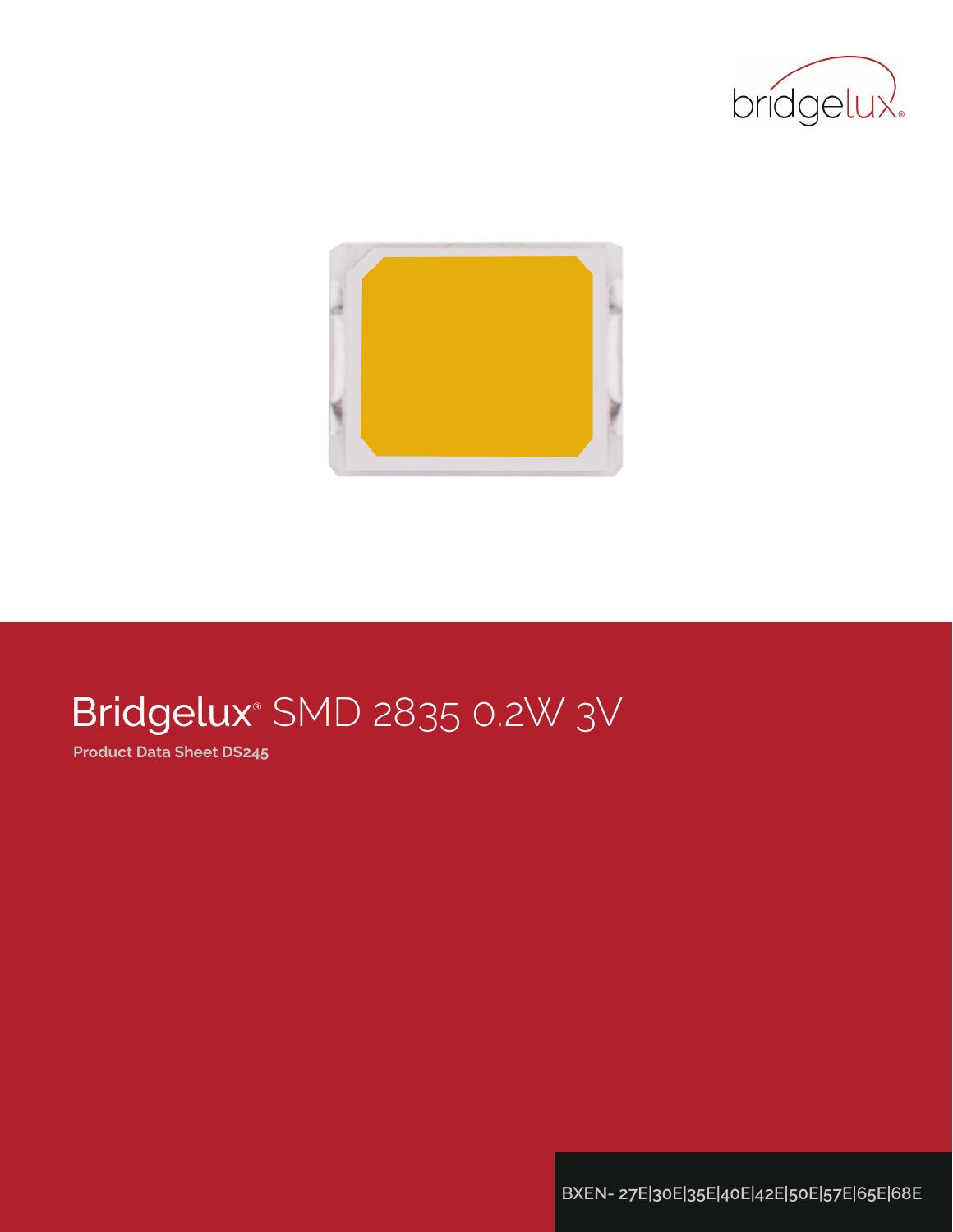# 2835 SMD 2835  $\overline{\bigcap}$ **INS**



### Introduction

The Bridgelux SMD 2835 low power LED is cold-color targeted, which ensures that the LEDs fall within their specified color bin at the typical application conditions of 25°C. With its broad lumen coverage and wide range of CCT options, the SMD 2835 provides unparalleled design-in flexibility for indoor and outdoor lighting applications. The SMD 2835 is ideal as a drop-in replacement for emitters with an industry standard 2.8mm x 3.5mm footprint.

#### **Features**

- Industry-standard 2835 footprint
- 9 bin color control
- Cold-color targeting ensures that color is within the ANSI bin at the typical application conditions of 25°C
- Enables 3- and 5-step MacAdam ellipse custom binning kits
- RoHS compliant and lead free
- Multiple CCT configurations for a wide range of lighting applications

#### **Benefits**

- Lower operating and manufacturing cost
- Ease of design and rapid go-to-market
- Uniform, consistent white light
- Reliable and constant white point
- Compliant with environmental standards
- Design flexibility

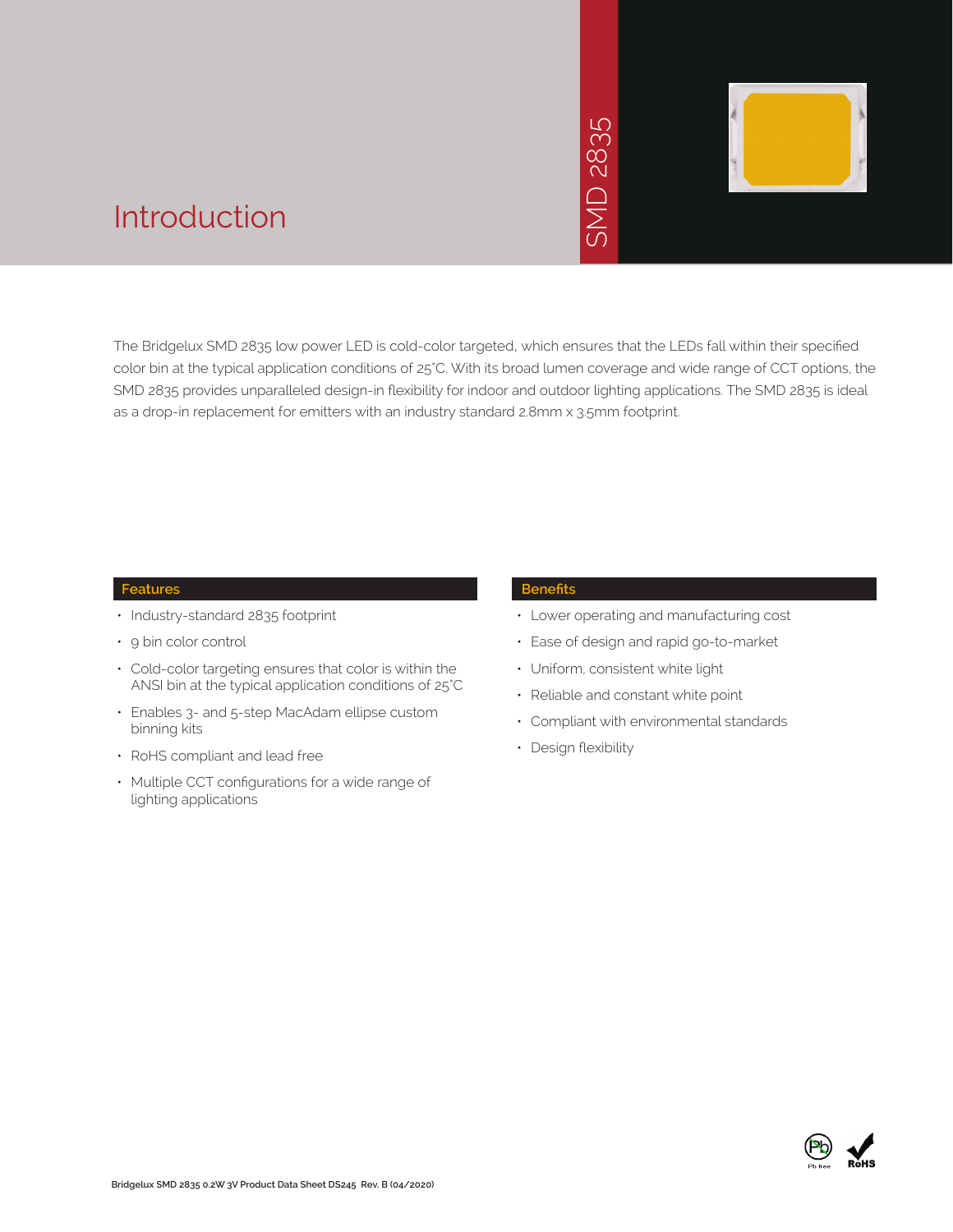### **Contents**

| Product Feature Map               | $\overline{c}$ |
|-----------------------------------|----------------|
| Product Nomenclature              | $\overline{c}$ |
| <b>Product Test Conditions</b>    | $\overline{c}$ |
| <b>Product Selection Guide</b>    | 3              |
| <b>Electrical Characteristics</b> | $\overline{4}$ |
| Absolute Maximum Ratings          | 5              |
| <b>Product Bin Definitions</b>    | 6              |
| Performance Curves                | 9              |
| <b>Typical Radiation Pattern</b>  | 12             |
| Typical Color Spectrum            | 13             |
| <b>Mechanical Dimensions</b>      | 14             |
| Reliability                       | 15             |
| <b>Reflow Characteristics</b>     | 16             |
| Packaging                         | 17             |
| Design Resources                  | 19             |
| Precautions                       | 19             |
| <b>Disclaimers</b>                | 19             |
| About Bridgelux                   | 20             |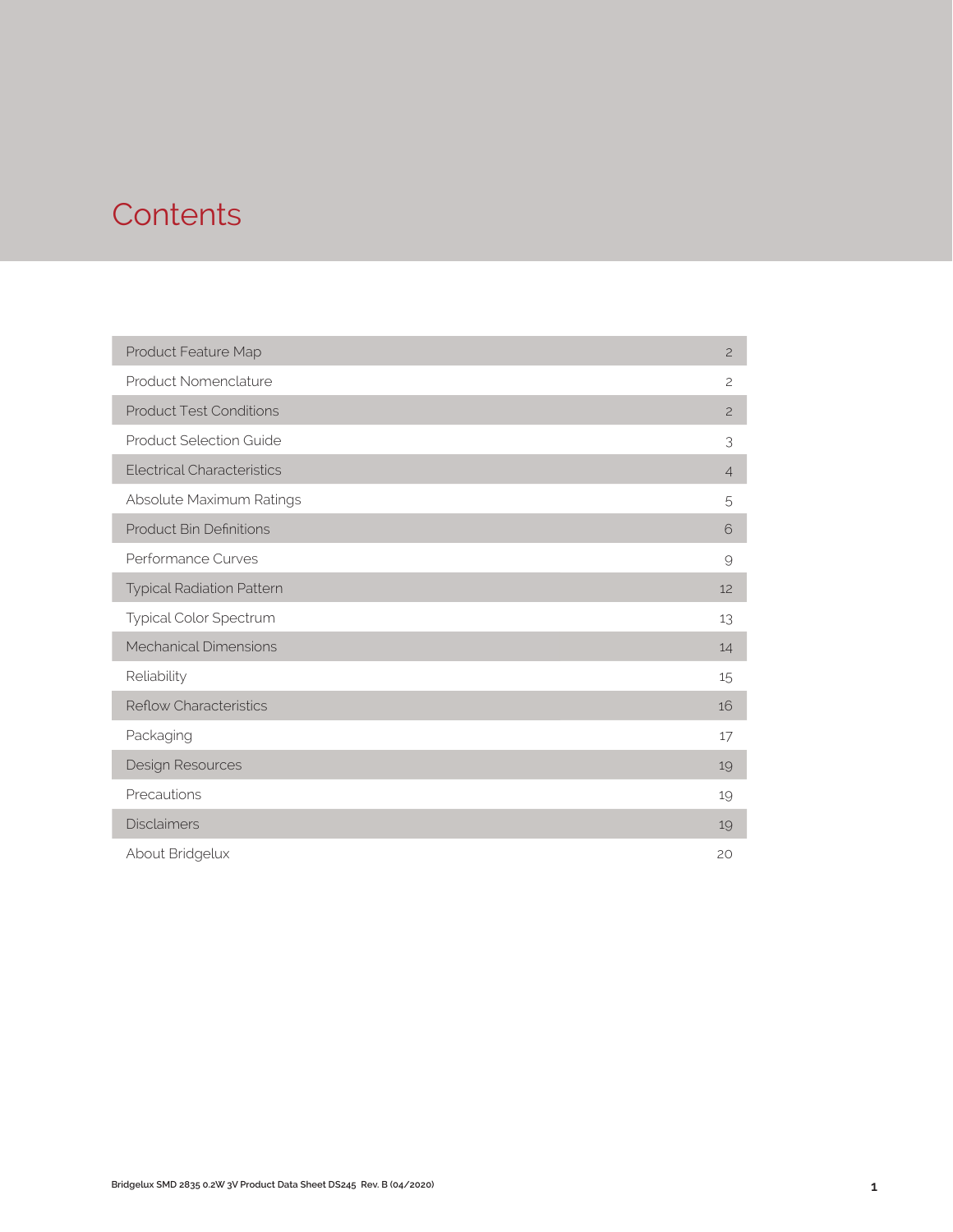### Product Feature Map

Bridgelux SMD LED products come in industry standard package sizes and follow ANSI binning standards. These LEDs are optimized for cost and performance, helping to ensure highly competitive system lumen per dollar performance while addressing the stringent efficacy and reliability standards required for modern lighting applications.





#### **Product Test Conditions**

Bridgelux SMD 2835 LEDs are tested and binned with a 10ms pulse of 60mA at T<sub>j</sub> (junction temperature)=T<sub>sp</sub> (solder point temperature) =25°C. Forward voltage and luminous flux are binned at a T<sub>j</sub>=T<sub>sp</sub>=25°C.while color is cold targeted at a T<sub>sp</sub> of 25°C.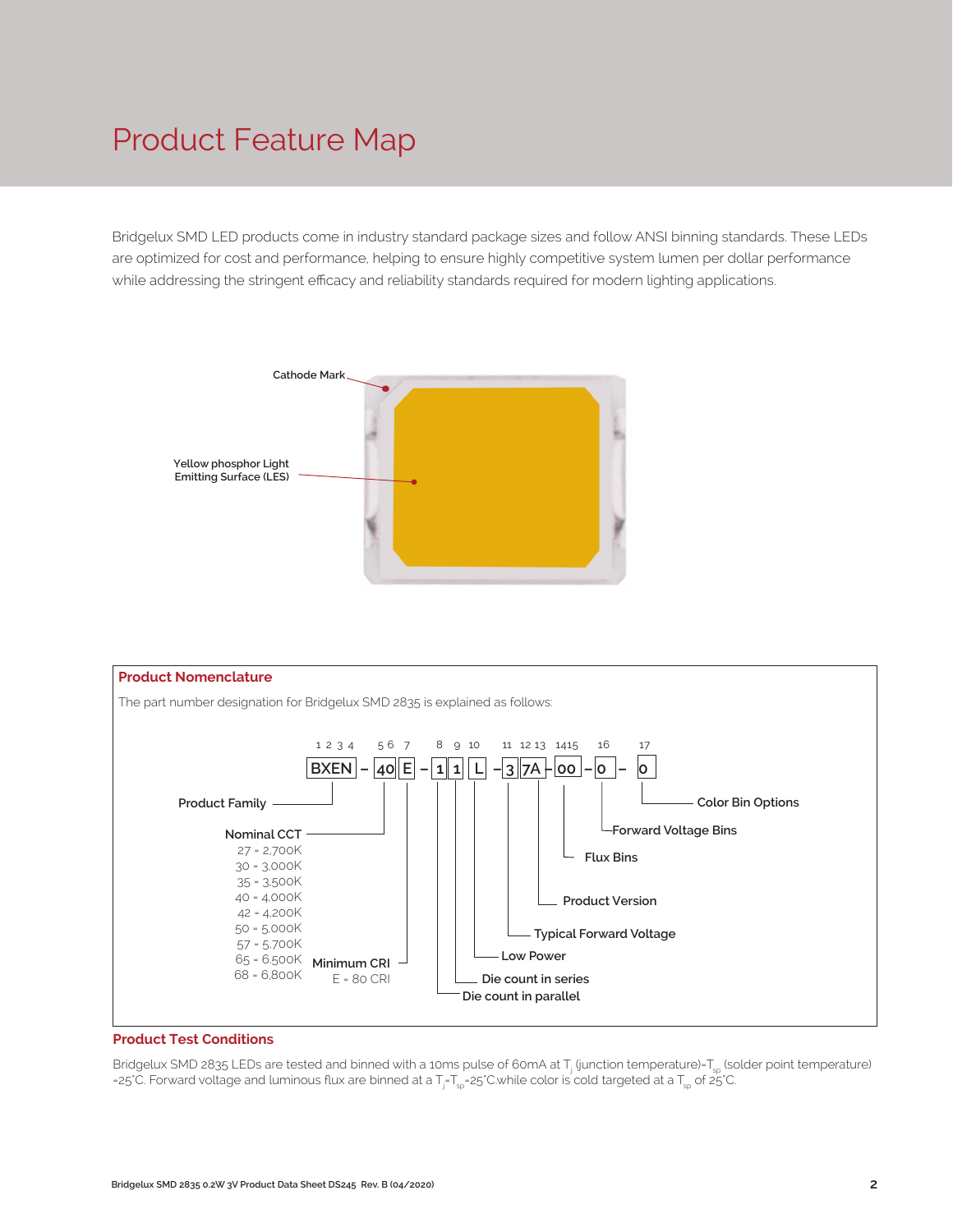### Product Selection Guide

The following product configurations are available:

| Part Number <sup>1,6</sup> | Nominal CCT <sup>2</sup> | CRI3.5 | <b>Nominal</b><br><b>Drive Current</b> |            | <b>Forward Voltage4.5</b><br>(V) |            | <b>Typical Pulsed</b> | <b>Typical Power</b> | <b>Typical Efficacy</b>              |  |
|----------------------------|--------------------------|--------|----------------------------------------|------------|----------------------------------|------------|-----------------------|----------------------|--------------------------------------|--|
|                            | (K)                      |        | (mA)                                   | <b>Min</b> | <b>Typical</b>                   | <b>Max</b> | Flux $(lm)^{4.5}$     | (W)                  | $\langle \text{Im}/\text{W} \rangle$ |  |
| BXEN-27E-11L-37A-00-0-0    | 2700                     | 80     | 60                                     | 2.8        | 2.9                              | 3.2        | 25                    | 0.2                  | 144                                  |  |
| BXEN-30E-11L-37A-00-0-0    | 3000                     | 80     | 60                                     | 2.8        | 2.9                              | 3.2        | 26                    | 0.2                  | 149                                  |  |
| BXEN-35E-11L-37A-00-0-0    | 3500                     | 80     | 60                                     | 2.8        | 2.9                              | 3.2        | 26                    | 0.2                  | 149                                  |  |
| BXEN-40E-11L-37A-00-0-0    | 4000                     | 80     | 60                                     | 2.8        | 2.9                              | 3.2        | 28                    | 0.2                  | 161                                  |  |
| BXEN-42E-11L-37A-00-0-0    | 4200                     | 80     | 60                                     | 2.8        | 2.9                              | 3.2        | 28                    | 0.2                  | 161                                  |  |
| BXEN-50E-11L-37A-00-0-0    | 5000                     | 80     | 60                                     | 2.8        | 2.9                              | 3.2        | 28                    | 0.2                  | 161                                  |  |
| BXEN-57E-11L-37A-00-0-0    | 5700                     | 80     | 60                                     | 2.8        | 2.9                              | 3.2        | 28                    | 0.2                  | 161                                  |  |
| BXEN-65E-11L-37A-00-0-0    | 6500                     | 80     | 60                                     | 2.8        | 2.9                              | 3.2        | 28                    | 0.2                  | 161                                  |  |
| BXEN-68E-11L-37A-00-0-0    | 6800                     | 80     | 60                                     | 2.8        | 2.9                              | 3.2        | 28                    | 0.2                  | 161                                  |  |

### **Table 1:** Selection Guide, Pulsed Measurement Data at 60mA (T<sub>j</sub>=T<sub>sp</sub>=25°C)

**Table 2:** Selection Guide, Pulsed Test Performance  $(T_{sp} = 85^{\circ}C)^{78}$ 

| Part Number <sup>1,6</sup> | Nominal CCT <sup>2</sup><br>(K) | CRI3.5 | <b>Nominal Drive</b><br>Current |            | Forward Voltage <sup>5</sup><br>(V) |            | <b>Typical Pulsed</b><br>Flux (lm) <sup>5</sup> | <b>Typical Power</b> | <b>Typical Efficacy</b><br>$\frac{1}{2}$ |
|----------------------------|---------------------------------|--------|---------------------------------|------------|-------------------------------------|------------|-------------------------------------------------|----------------------|------------------------------------------|
|                            |                                 |        | (mA)                            | <b>Min</b> | <b>Typical</b>                      | <b>Max</b> |                                                 | (W)                  |                                          |
| BXEN-27E-11L-37A-00-0-0    | 2700                            | 80     | 60                              | 2.7        | 2.8                                 | 3.1        | 22                                              | 0.2                  | 128                                      |
| BXEN-30E-11L-37A-00-0-0    | 3000                            | 80     | 60                              | 2.7        | 2.8                                 | 3.1        | 23                                              | 0.2                  | 133                                      |
| BXEN-35E-11L-37A-00-0-0    | 3500                            | 80     | 60                              | 2.7        | 2.8                                 | 3.1        | 23                                              | 0.2                  | 133                                      |
| BXEN-40E-11L-37A-00-0-0    | 4000                            | 80     | 60                              | 2.7        | 2.8                                 | 3.1        | 25                                              | 0.2                  | 145                                      |
| BXEN-42E-11L-37A-00-0-0    | 4200                            | 80     | 60                              | 2.7        | 2.8                                 | 3.1        | 25                                              | 0.2                  | 145                                      |
| BXEN-50E-11L-37A-00-0-0    | 5000                            | 80     | 60                              | 2.7        | 2.8                                 | 3.1        | 25                                              | 0.2                  | 145                                      |
| BXEN-57E-11L-37A-00-0-0    | 5700                            | 80     | 60                              | 2.7        | 2.8                                 | 3.1        | 25                                              | 0.2                  | 145                                      |
| BXEN-65E-11L-37A-00-0-0    | 6500                            | 80     | 60                              | 2.7        | 2.8                                 | 3.1        | 25                                              | 0.2                  | 145                                      |
| BXEN-68E-11L-37A-00-0-0    | 6800                            | 80     | 60                              | 2.7        | 2.8                                 | 3.1        | 25                                              | 0.2                  | 145                                      |

Notes for Tables 1 & 2:

1. The last 6 characters (including hyphens '-') refer to flux bins, forward voltage bins, and color bin options, respectively. "00-0-0" denotes the full distribution of flux, forward voltage, and 7 SDCM color.

 Example: BXEN-40E-11L-37A-00-0-0 refers to the full distribution of flux, forward voltage, and color within a 4000K 7-step ANSI standard chromaticity region with a minimum of 80CRI, 1x1 die configuration, low power, 2.9V typical forward voltage.

2. Product CCT is Cold targeted at Tsp = 25°C. Nominal CCT as defined by ANSI C78.377-2011.

3. Listed CRIs are minimum values and include test tolerance.

4. Products tested under pulsed condition (10ms pulse width) at nominal drive current where Tj=Tsp=25°C.

5. Bridgelux maintains a ±7.5% tolerance on luminous flux measurements, ±0.1V tolerance on forward voltage measurements, and ±2 tolerance on CRI measurements for the SMD 2835.

6. Refer to Table 5 and Table 6 for Bridgelux SMD 2835 Luminous Flux Binning and Forward Voltage Binning information.

7. Typical pulsed test performance values are provided as reference only and are not a guarantee of performance.

8. Typical performance is estimated based on operation under pulsed current with LED emitter mounted onto a heat sink with thermal interface

 material and the solder point temperature maintained at 85°C. Based on Bridgelux test setup, values may vary depending on the thermal design of the luminaire and/or the exposed environment to which the product is subjected.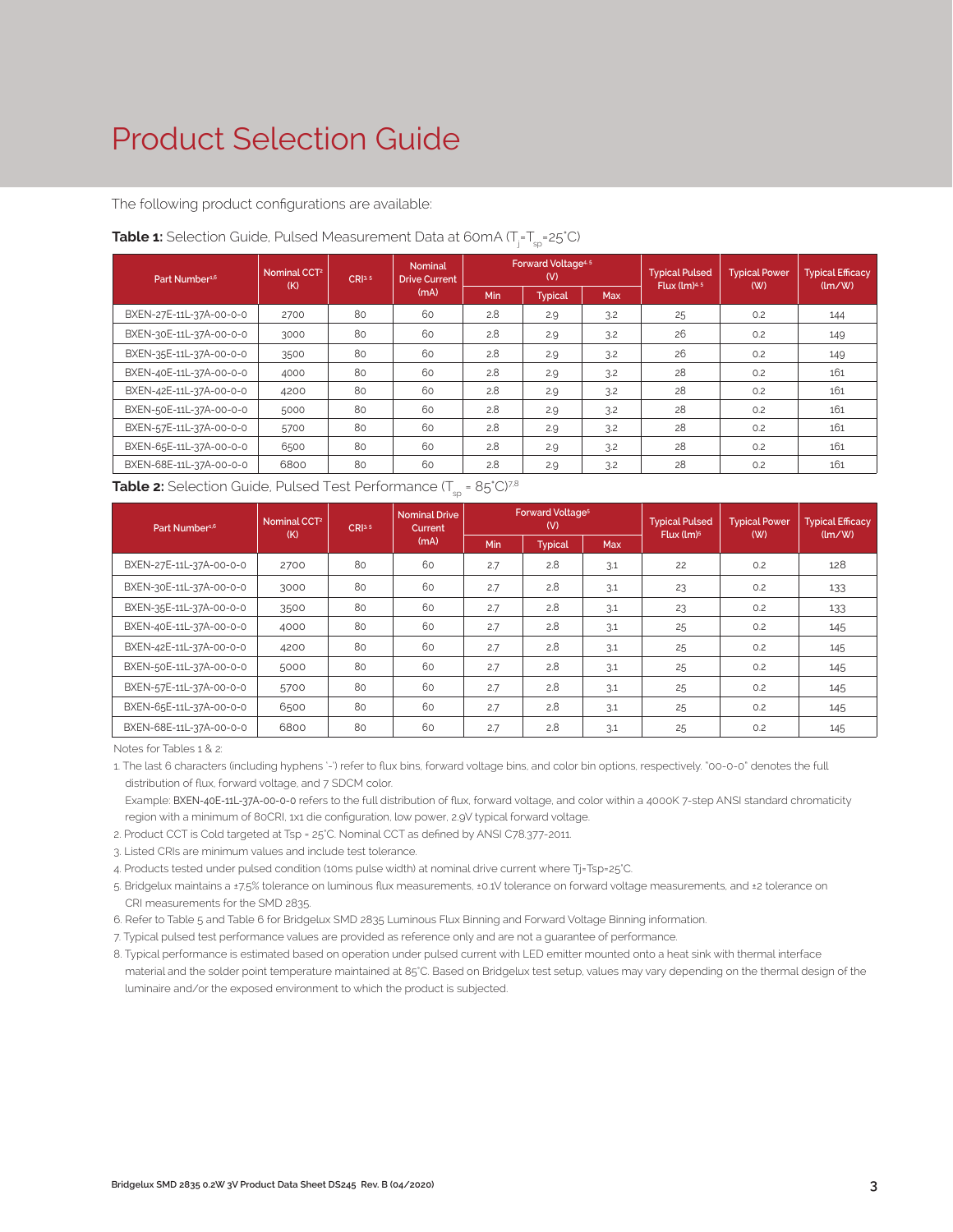## Electrical Characteristics

#### **Table 3: Electrical Characteristics**

|                          | <b>Drive Current</b>   |     | <b>Forward Voltage</b><br>$(V)$ <sup>2.3</sup> |                | <b>Typical</b><br><b>Temperature</b><br><b>Coefficient</b>  | <b>Typical</b><br><b>Thermal</b><br><b>Resistance</b>                |  |
|--------------------------|------------------------|-----|------------------------------------------------|----------------|-------------------------------------------------------------|----------------------------------------------------------------------|--|
| Part Number <sup>1</sup> | (mA)<br><b>Minimum</b> |     | <b>Typical</b>                                 | <b>Maximum</b> | of Forward<br>Voltage<br>$\Delta V \sim \Delta T$<br>(mV/C) | <b>Junction</b><br>to Solder Point <sup>4</sup><br>$R_{j-sp}$ (°C/W) |  |
| BXEN-XXX-11L-37A-00-0-0  | 60                     | 2.8 | 2.9                                            | 3.2            | $-1.59$                                                     | 36                                                                   |  |

Notes for Tables 3:

1. The last 6 characters (including hyphens '-') refer to flux bins, forward voltage bins, and color bin options, respectively. "00-0-00" denotes the full distribution of flux, forward voltage, and 7 SDCM color.

 Example: BXEN-40E-11L-37A-00-0-0 refers to the full distribution of flux, forward voltage, and color within a 4000K 7-step ANSI standard chromaticity region with a minimum of 80CRI, 1x1 die configuration, low power, 2.9V typical forward voltage.

2. Bridgelux maintains a tolerance of ± 0.1V on forward voltage measurements. Voltage minimum and maximum values at the nominal drive current are guaranteed by 100% test.

3. Products tested under pulsed condition (10ms pulse width) at nominal drive current where Tsp = 25°C.

4. Thermal resistance value was calculated using total electrical input power; optical power was not subtracted from input power.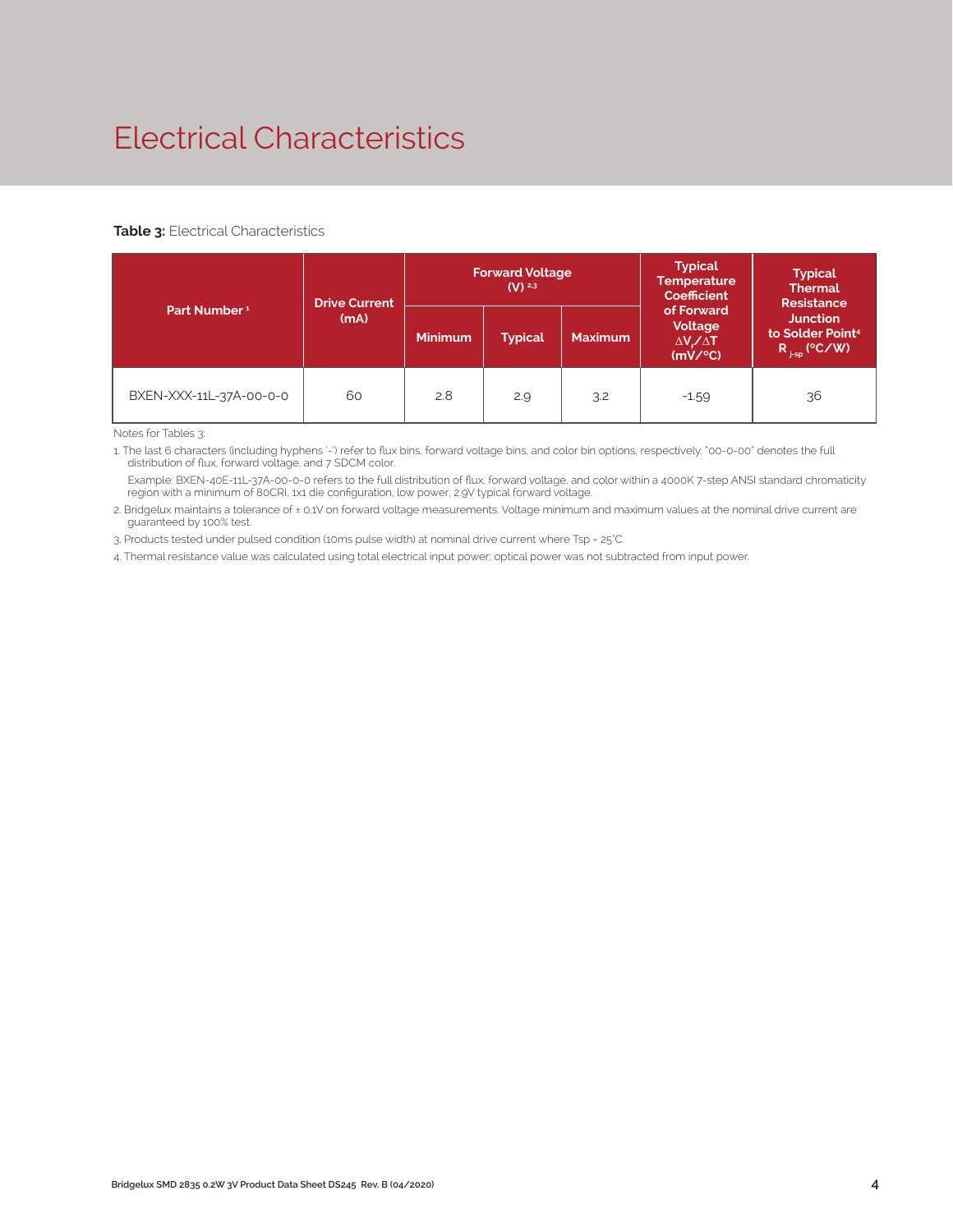# Absolute Maximum Ratings

### **Table 4:** Maximum Ratings

| Parameter                                             | Maximum Rating                                  |  |  |  |
|-------------------------------------------------------|-------------------------------------------------|--|--|--|
| LED Junction Temperature (T <sub>i</sub> )            | $125^{\circ}$ C                                 |  |  |  |
| Storage Temperature                                   | $-40^{\circ}$ C to $+105^{\circ}$ C             |  |  |  |
| Operating Solder Point Temperature (T <sub>Sp</sub> ) | $-40^{\circ}$ C to $+85^{\circ}$ C              |  |  |  |
| <b>Soldering Temperature</b>                          | 260°C or lower for a maximum of 10 seconds      |  |  |  |
| Maximum Drive Current                                 | 100 <sub>m</sub> A                              |  |  |  |
| Maximum Peak Pulsed Forward Current <sup>1</sup>      | 200 <sub>m</sub> A                              |  |  |  |
| Maximum Reverse Voltage <sup>2</sup>                  |                                                 |  |  |  |
| Moisture Sensitivity Rating                           | MSL <sub>3</sub>                                |  |  |  |
| Electrostatic Discharge                               | 2kV HBM, JEDEC-JS-001-HBM and JEDEC-JS-001-2012 |  |  |  |

Notes for Tables 4:

1. Bridgelux recommends a maximum duty cycle of 10% and pulse width of 10 ms when operating LED SMD at maximum peak pulsed current specified. Maximum peak pulsed current indicate values where LED SMD can be driven without catastrophic failures.

2. Light emitting diodes are not designed to be driven in reverse voltage and will not produce light under this condition. no rating is provided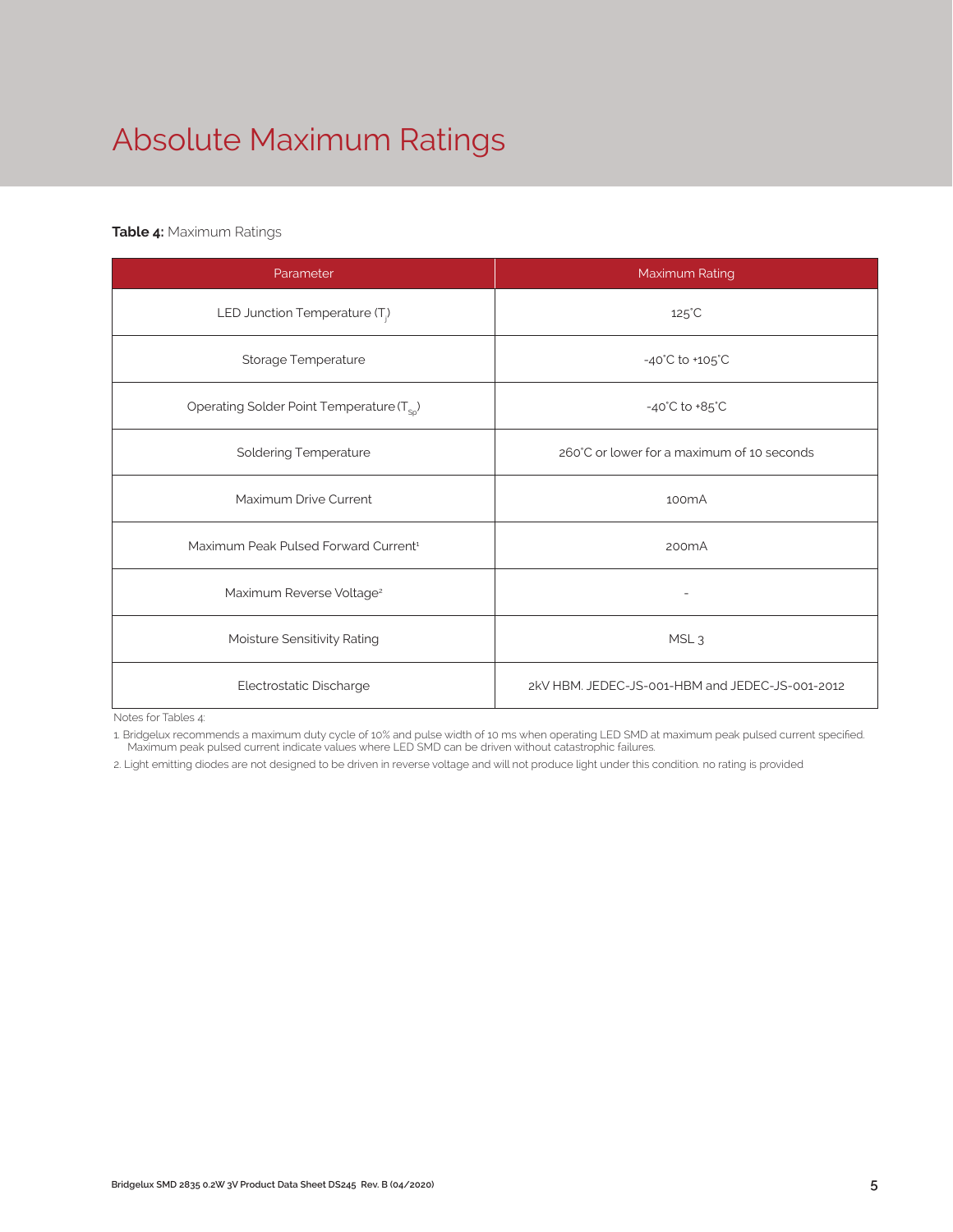## Product Bin Definitions

Table 5 lists the standard photometric luminous flux bins for Bridgelux SMD 2835 LEDs. Although several bins are listed, product availability in a particular bin varies by production run and by product performance. Not all bins are available in all CCTs.

| <b>Bin Code</b> | <b>Minimum</b> | <b>Maximum</b> | <b>Unit</b> | <b>Condition</b> |
|-----------------|----------------|----------------|-------------|------------------|
| 1A              | 22             | 24             |             |                  |
| 1Β              | 24             | 26             |             |                  |
| 1C              | 26             | 28             | lm          | $I_c = 60mA$     |
| 1D              | 28             | 30             |             |                  |
|                 | 30             | 32             |             |                  |

#### **Table 5:** Luminous Flux Bin Definitions at 60mA, T<sub>sp</sub>=25°C

Note for Tables 5:

1. Bridgelux maintains a tolerance of ± 7.5% on luminous flux measurements.

### **Table 6:** Forward Voltage Bin Definition at 60mA, T<sub>sp</sub>=25°C

| <b>Bin Code</b> | <b>Minimum</b> | <b>Maximum</b> | <b>Unit</b> | <b>Condition</b> |  |  |
|-----------------|----------------|----------------|-------------|------------------|--|--|
|                 | 2.7            | 2.8            |             |                  |  |  |
|                 | 2.8            | 2.9            |             |                  |  |  |
| В               | 2.9            | 3.0            |             | $I_{r}$ =60mA    |  |  |
|                 | 3.0            | 3.1            |             |                  |  |  |
|                 | 3.1            | 3.2            |             |                  |  |  |

Note for Tables 6:

1. Bridgelux maintains a tolerance of ± 0.1V on forward voltage measurements.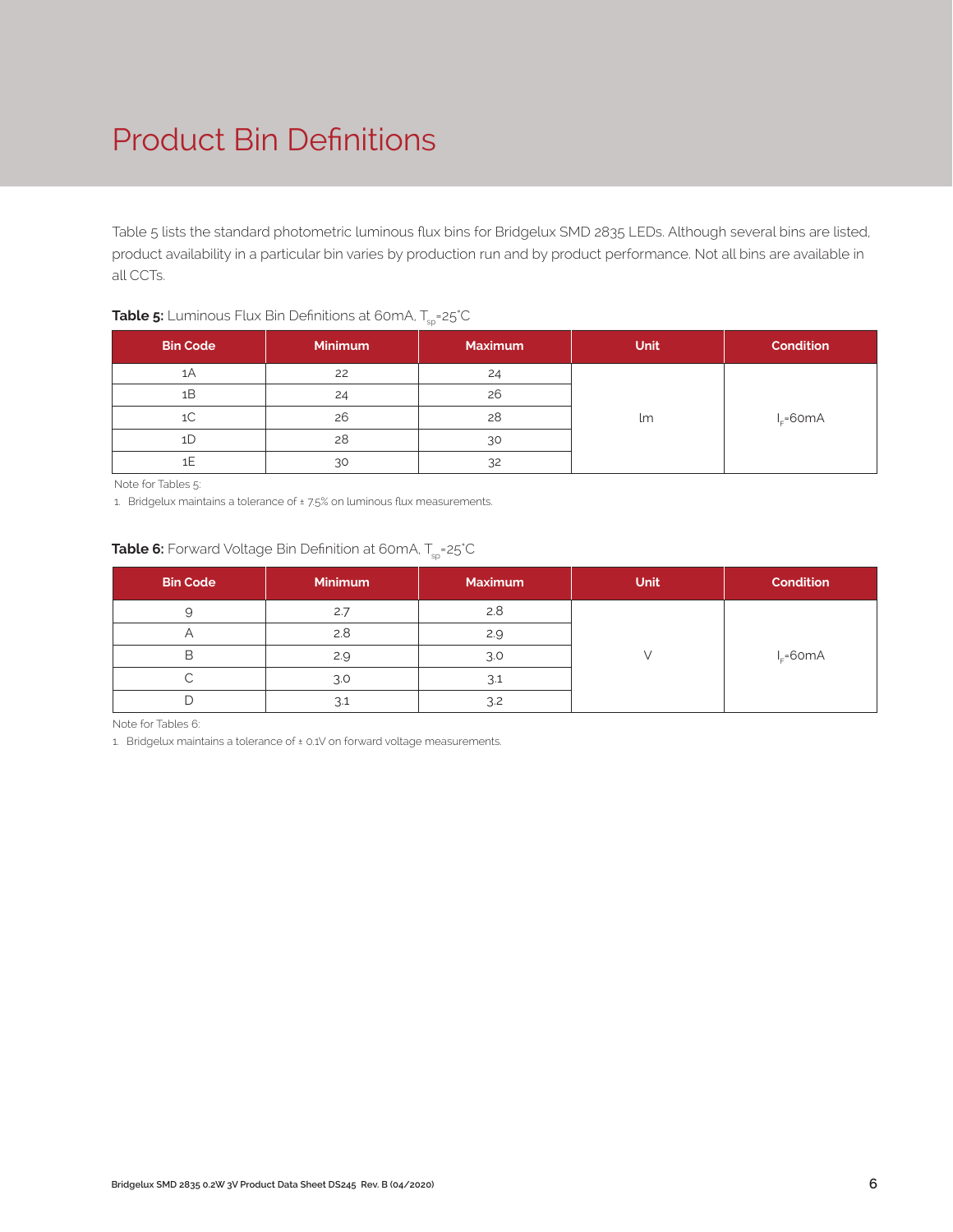### Product Bin Definitions

| <b>CCT</b> |                    | <b>Center Point</b> |        |                   | <b>Minor Axis</b> | <b>Ellipse</b>        | Color Bin    |
|------------|--------------------|---------------------|--------|-------------------|-------------------|-----------------------|--------------|
|            | <b>Color Space</b> | $\mathsf{x}$        | Y      | <b>Major Axis</b> |                   | <b>Rotation Angle</b> |              |
|            | 3 SDCM             | 0.4578              | 0.4101 | 0.00810           | 0.00420           | 53.70                 | $\mathbf{1}$ |
| 2700K      | 5 SDCM             | 0.4578              | 0.4101 | 0.01350           | 0.00700           | 53.70                 | 1/A/B/C/D    |
|            | 3 SDCM             | 0.4338              | 0.4030 | 0.00834           | 0.00408           | 53.22                 | $\mathbf{1}$ |
| 3000K      | 5 SDCM             | 0.4338              | 0.4030 | 0.01390           | 0.00680           | 53.22                 | 1/A/B/C/D    |
|            | 3 SDCM             | 0.4073              | 0.3917 | 0.00927           | 0.00414           | 54.00                 | $\mathbf{1}$ |
| 3500K      | 5 SDCM             | 0.4073              | 0.3917 | 0.01545           | 0.00690           | 54.00                 | 1/A/B/C/D    |
|            | 3 SDCM             | 0.3818              | 0.3797 | 0.00939           | 0.00402           | 53.72                 | $1\,$        |
| 4000K      | 5 SDCM             | 0.3818              | 0.3797 | 0.01565           | 0.00670           | 53.72                 | 1/A/B/C/D    |
|            | 3 SDCM             | 0.3728              | 0.3748 | 0.00939           | 0.00402           | 53.72                 | 1            |
| 4200K      | 5 SDCM             | 0.3728              | 0.3748 | 0.01565           | 0.00670           | 53.72                 | 1/A/B/C/D    |
|            | 3 SDCM             | 0.3447              | 0.3553 | 0.00822           | 0.00354           | 59.62                 | $\mathbf{1}$ |
| 5000K      | 5 SDCM             | 0.3447              | 0.3553 | 0.01370           | 0.00590           | 59.62                 | 1/A/B/C/D    |
|            | 3 SDCM             | 0.3287              | 0.3417 | 0.00746           | 0.00320           | 59.09                 | $\mathbf{1}$ |
| 5700K      | 5 SDCM             | 0.3287              | 0.3417 | 0.01243           | 0.00533           | 59.09                 | 1/A/B/C/D    |
|            | 3 SDCM             | 0.3123              | 0.3282 | 0.00669           | 0.00285           | 58.57                 | $\mathbf{1}$ |
| 6500K      | 5 SDCM             | 0.3123              | 0.3282 | 0.01115           | 0.00475           | 58.57                 | 1/A/B/C/D    |
|            | 3 SDCM             | 0.3078              | 0.3229 | 0.00669           | 0.00285           | 58.57                 | $\mathbf{1}$ |
| 6800K      | 5 SDCM             | 0.3078              | 0.3229 | 0.01115           | 0.00475           | 58.57                 | 1/A/B/C/D    |

**Table 7:** 3- and 5-step MacAdam Ellipse Color Bin Definitions

| Point   |        | <b>2700K</b> |        | 3000K  |        | 3500K  |        | 4000K  |        | 4200K  |        | 5000K  |        | 5700K  |        | 6500K  |        | 6800K  | Col-                    |
|---------|--------|--------------|--------|--------|--------|--------|--------|--------|--------|--------|--------|--------|--------|--------|--------|--------|--------|--------|-------------------------|
|         | x      | У            | x      | v      | x      | У      | x      | ۷      | x      | v      | x      | v      | x      | У      | x      | У      | x      | v      | <b>or</b><br><b>Bin</b> |
|         | 0.4813 | 0.4319       | 0.4562 | 0.4260 | 0.4299 | 0.4165 | 0.4006 | 0.4044 | 0.3916 | 0.3995 | 0.3551 | 0.3760 | 0.3376 | 0.3616 | 0.3205 | 0.3481 | 0.3160 | 0.3428 |                         |
| ANSI    | 0.4562 | 0.426        | 0.4299 | 0.4165 | 0.3996 | 0.4015 | 0.3736 | 0.3874 | 0.3646 | 0.3825 | 0.3376 | 0.3616 | 0.3207 | 0.3462 | 0.3028 | 0.3304 | 0.2983 | 0.3251 |                         |
|         | 0.4373 | 0.3893       | 0.4147 | 0.3814 | 0.3889 | 0.3690 | 0.3670 | 0.3578 | 0.3580 | 0.3529 | 0.3366 | 0.3369 | 0.3222 | 0.3243 | 0.3068 | 0.3113 | 0.3023 | 0.3060 |                         |
|         | 0.4593 | 0.3944       | 0.4373 | 0.3893 | 0.4147 | 0.3814 | 0.3898 | 0.3716 | 0.3808 | 0.3667 | 0.3515 | 0.3487 | 0.3366 | 0.3369 | 0.3221 | 0.3261 | 0.3176 | 0.3208 |                         |
|         | 0.4687 | 0.4289       | 0.4431 | 0.4213 | 0.4148 | 0.4090 | 0.3871 | 0.3959 | 0.3781 | 0.3910 | 0.3463 | 0.3687 | 0.3290 | 0.3538 | 0.3115 | 0.3391 | 0.3072 | 0.3340 | E/F/                    |
| V-up    | 0.4618 | 0.4170       | 0.4377 | 0.4101 | 0.4112 | 0.3996 | 0.3847 | 0.3873 | 0.3757 | 0.3824 | 0.3457 | 0.3617 | 0.3290 | 0.3470 | 0.3124 | 0.3328 | 0.3080 | 0.3275 | G/H                     |
|         | 0.4483 | 0.3919       | 0.4260 | 0.3854 | 0.4018 | 0.3752 | 0.3784 | 0.3647 | 0.3694 | 0.3598 | 0.3440 | 0.3427 | 0.3290 | 0.3300 | 0.3144 | 0.3186 | 0.3100 | 0.3134 |                         |
| V-down  | 0.4542 | 0.4031       | 0.4310 | 0.3960 | 0.4053 | 0.3844 | 0.3807 | 0.3730 | 0.3717 | 0.3681 | 0.3445 | 0.3495 | 0.3290 | 0.3369 | 0.3135 | 0.3250 | 0.3090 | 0.3197 |                         |
|         | 0.4468 | 0.4077       | 0.4223 | 0.3990 | 0.3941 | 0.3848 | 0.3702 | 0.3722 | 0.3613 | 0.3677 | 0.3371 | 0.3490 | 0.3215 | 0.3350 | 0.3048 | 0.3207 | 0.3003 | 0.3156 |                         |
| H-left  | 0.4524 | 0.4089       | 0.4283 | 0.4013 | 0.4012 | 0.3885 | 0.3755 | 0.3755 | 0.3665 | 0.3706 | 0.3395 | 0.3509 | 0.3240 | 0.3372 | 0.3081 | 0.3240 | 0.3036 | 0.3187 |                         |
|         | 0.4703 | 0.4132       | 0.4468 | 0.4077 | 0.4223 | 0.3990 | 0.3950 | 0.3875 | 0.3862 | 0.3831 | 0.3533 | 0.3620 | 0.3371 | 0.3490 | 0.3213 | 0.3373 | 0.3168 | 0.3318 |                         |
| H-right | 0.4632 | 0.4115       | 0.4394 | 0.4052 | 0.4133 | 0.3945 | 0.3880 | 0.3834 | 0.3790 | 0.3785 | 0.3498 | 0.3592 | 0.3334 | 0.3456 | 0.3165 | 0.3325 | 0.3120 | 0.3272 |                         |
| Center  | 0.4578 | 0.4101       | 0.4338 | 0.4030 | 0.4073 | 0.3917 | 0.3818 | 0.3797 | 0.3728 | 0.3748 | 0.3447 | 0.3553 | 0.3287 | 0.3417 | 0.3123 | 0.3282 | 0.3078 | 0.3229 |                         |

Notes for Tables 7:

1. Color binning at  $T_{\rm so}$ =25°C

2. Bridgelux maintains a tolerance of ± 0.007 on x and y color coordinates in the CIE 1931 color space.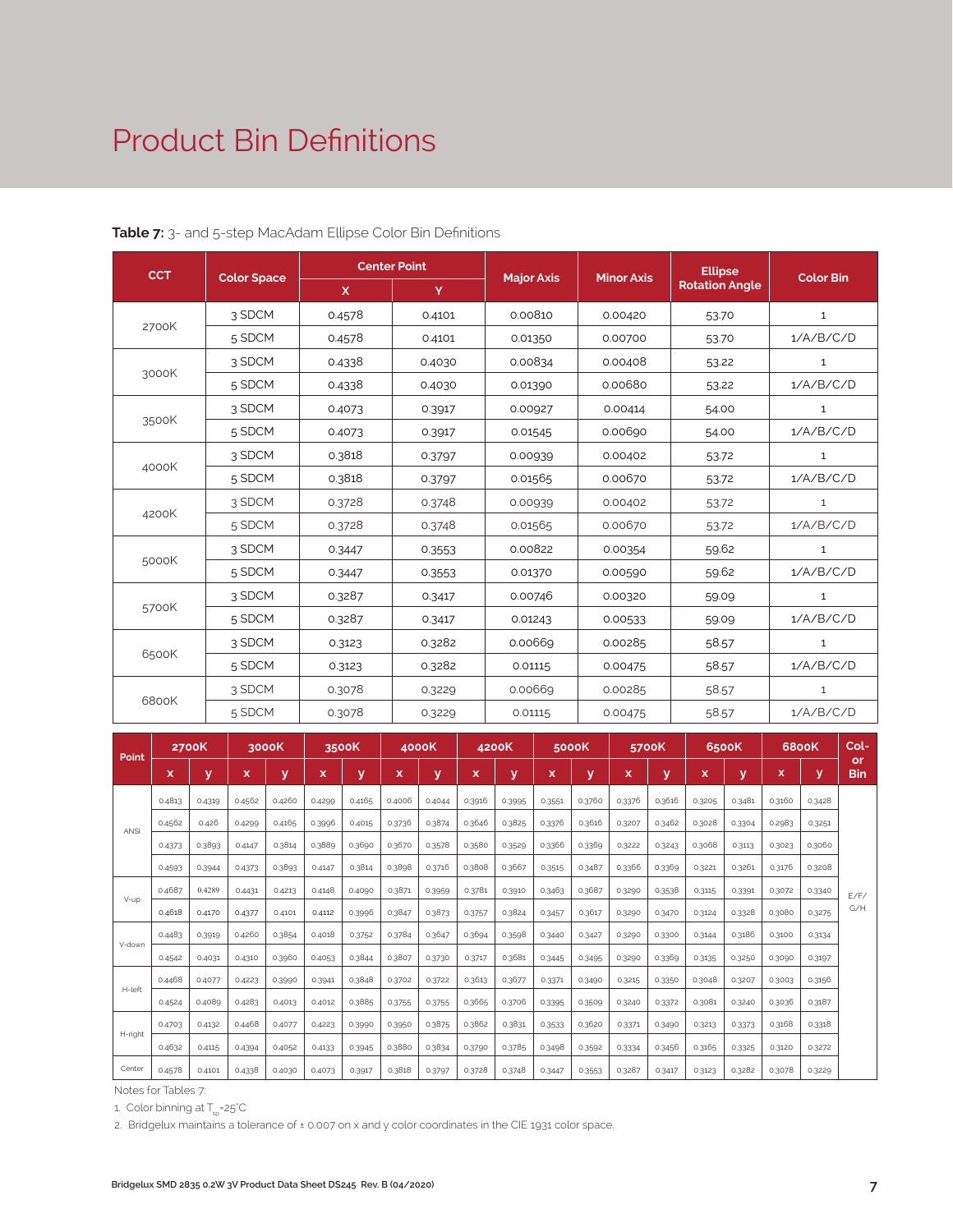## Product Bin Definitions





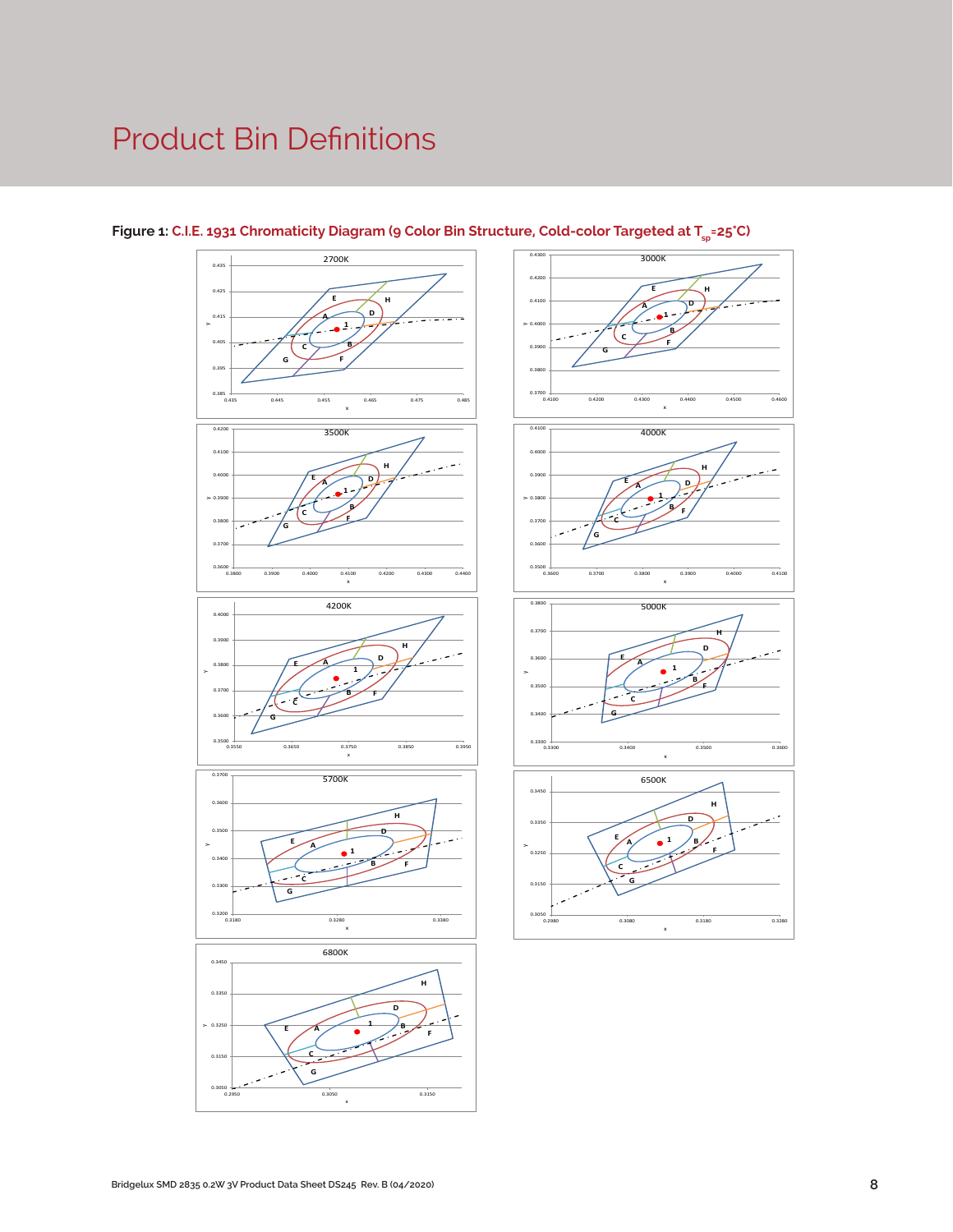### Performance Curves

### Figure 2: Drive Current vs. Voltage (T<sub>SD</sub>=25°C)



Figure 3: Typical Relative Luminous Flux vs. Drive Current (T<sub>sp</sub>=25°C)



Note for Figure 3:

1. Bridgelux does not recommend driving low power LEDs at low currents. Doing so may produce unpredictable results. Pulse width modulation (PWM) is recommended for dimming effects.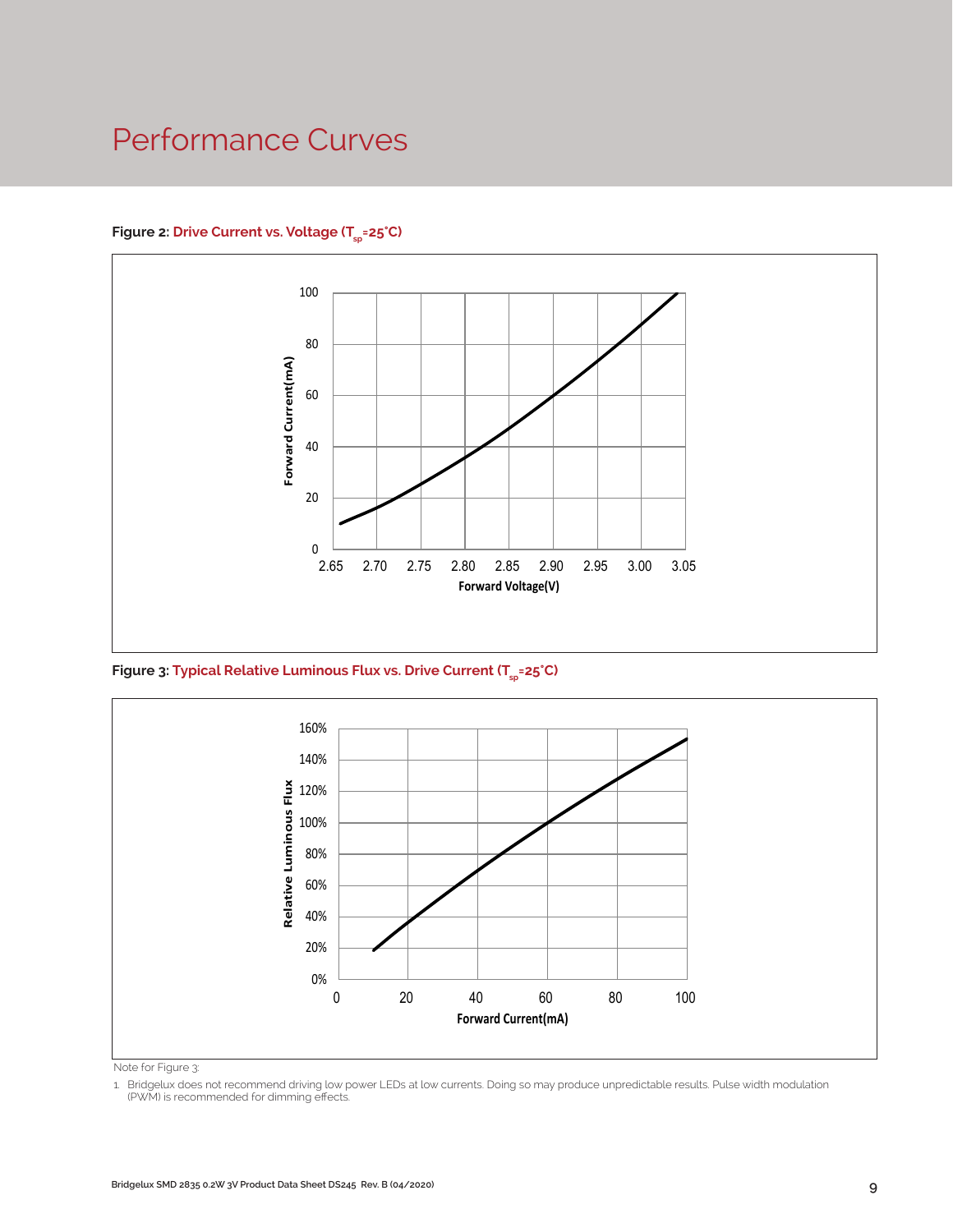### Performance Curves



### **Figure 4: Typical Relative Flux vs. Solder Point Temperature**

**Figure 5: Typical ccx Shift vs. Solder Point Temperature**



Notes for Figures 4 & 5:

1.Characteristics shown for warm white based on 3000K and 80 CRI

2.Characteristics shown for neutral white based on 4000K and 80 CRI.

3.Characteristics shown for cool white based on 5000K and 80 CRI.

4.For other color SKUs, the shift in color will vary. Please contact your Bridgelux Sales Representative for more information.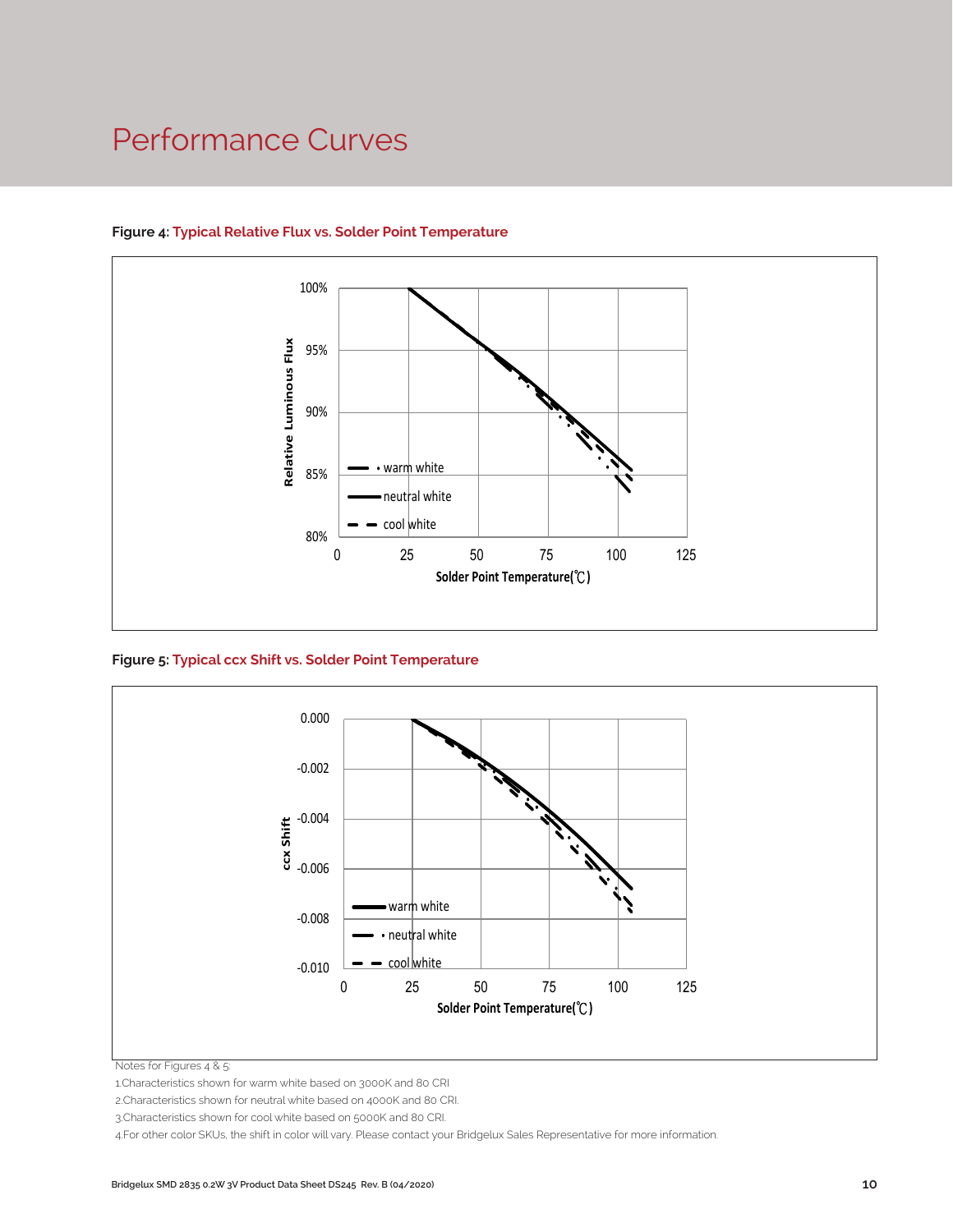### Performance Curves



### **Figure 6: Typical ccy Shift vs. Solder Point Temperature**

Notes for Figure 6:

1.Characteristics shown for warm white based on 3000K and 80 CRI

2.Characteristics shown for neutral white based on 4000K and 80 CRI.

3.Characteristics shown for cool white based on 5000K and 80 CRI.

CRI<br>o CRI.<br>your Bridgelux Sales Representative for more informatic<br>your Bridgelux Sales Representative for more informatic 4.For other color SKUs, the shift in color will vary. Please contact your Bridgelux Sales Representative for more information.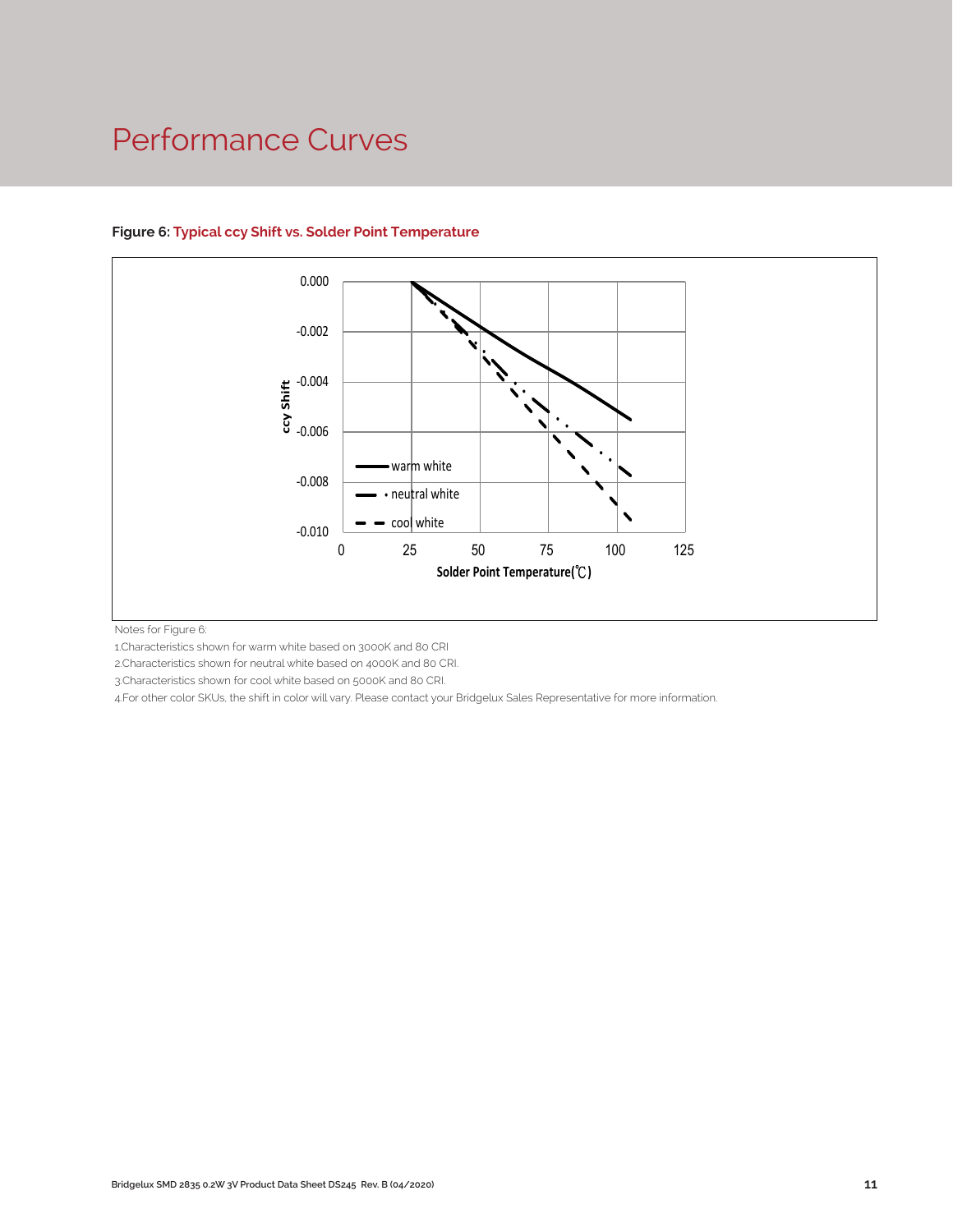## Typical Radiation Pattern



### Figure 7: Typical Spatial Radiation Pattern at 60mA, T<sub>er</sub>=25°C

Notes for Figure 7:

1. Typical viewing angle is 120°. .

2. The viewing angle is defined as the off axis angle from the centerline where luminous intensity (Iv) is ½ of the peak value.

### Figure 8: Typical Polar Radiation Pattern at 60mA, T<sub>sp</sub>=25°C

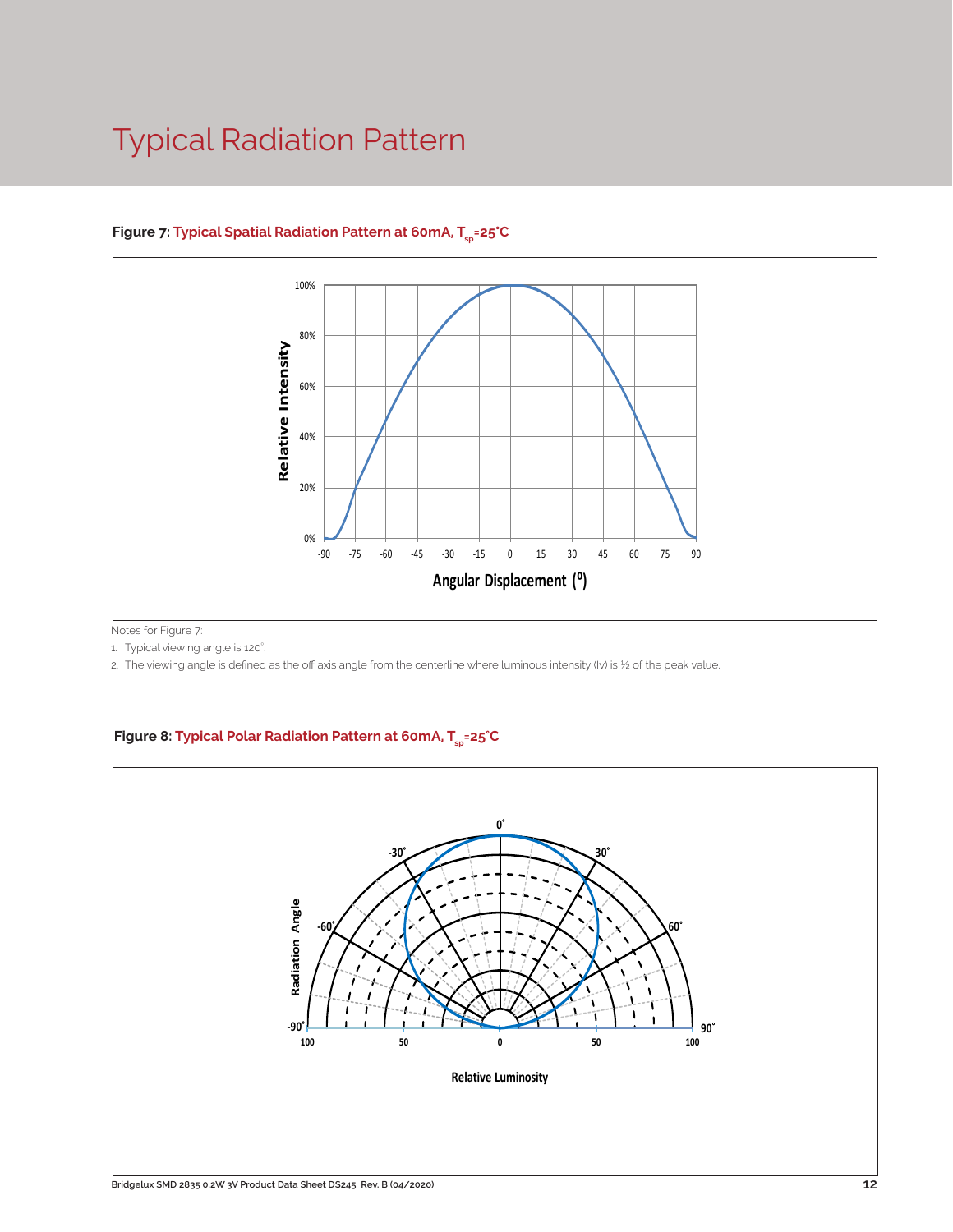# Typical Color Spectrum

### **Figure 9: Typical Color Spectrum**



Notes for Figure 9:

1. Color spectra measured at nominal current for Tsp = 25°C

2. Color spectra shown for 80 CRI products.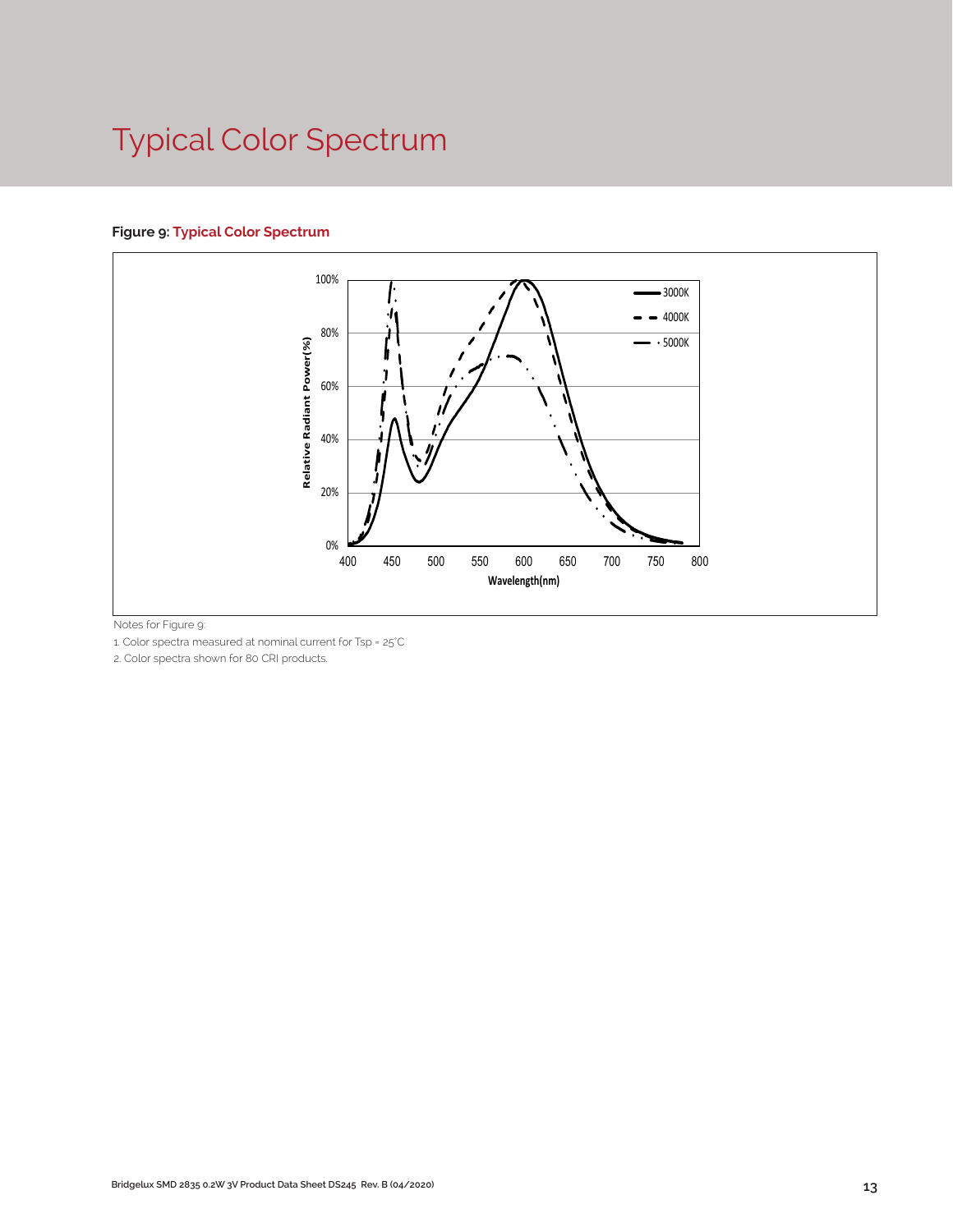### Mechanical Dimensions

#### **Figure 10: Drawing for SMD 2835**









Notes for Figure 10:

- 1. Drawings are not to scale.
- 2. Drawing dimensions are in millimeters.
- 3. Unless otherwise specified, tolerances are ± 0.10mm.

### Recommended PCB Soldering Pad Pattern

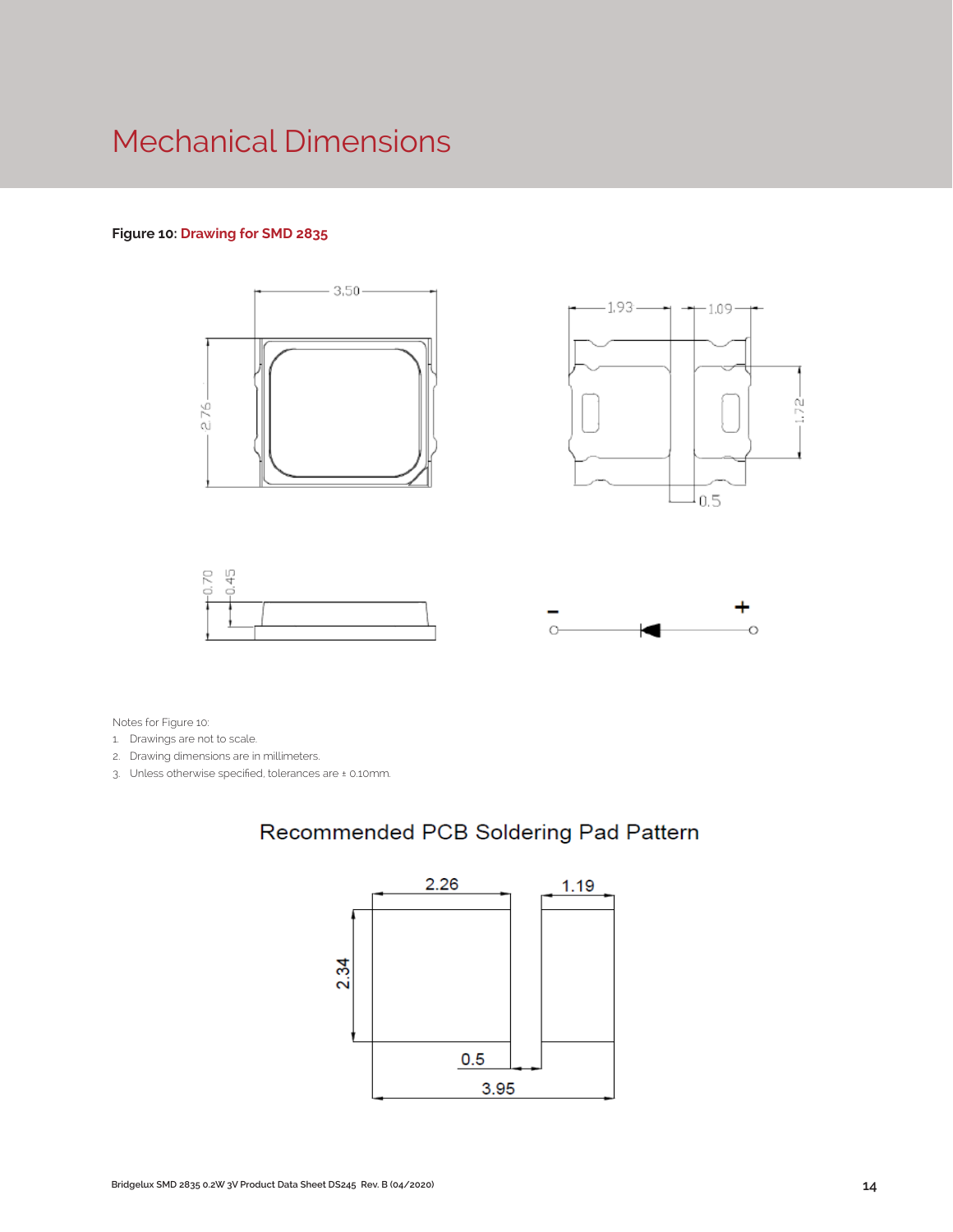# Reliability

#### **Table 8:** Reliability Test Items and Conditions

| No.            | <b>Items</b>                        | <b>Reference</b><br><b>Standard</b> | <b>Test Conditions</b>                                                                                 | <b>Drive</b><br><b>Current</b> | <b>Test Duration</b> | <b>Units</b><br>Failed/Tested |
|----------------|-------------------------------------|-------------------------------------|--------------------------------------------------------------------------------------------------------|--------------------------------|----------------------|-------------------------------|
| 1              | Moisture/Reflow Sensitivity         | J-STD-020E                          | $T_{\text{cld}}$ = 260°C, 10sec,<br>Precondition: 60°C, 60%RH, 168hr                                   | $\sim$                         | 3 reflows            | 0/22                          |
| $\overline{c}$ | Low Temperature Storage             | JESD22-A119                         | $T_a = -40^{\circ}C$                                                                                   | $\bar{a}$                      | 1000 hours           | 0/22                          |
| 3              | High Temperature Storage            | JESD22-A103D                        | $T_a = 100^{\circ}$ C                                                                                  | $\sim$                         | 1000 hours           | 0/22                          |
| 4              | Low Temperature Operating Life      | JESD22-A108D                        | $T_s = -40^{\circ}C$                                                                                   | 60 <sub>m</sub> A              | 1000 hours           | 0/22                          |
| 5              | Temperature Humidity Operating Life | JESD22-A101C                        | $T_{SD} = 85^{\circ}$ C, RH=85%                                                                        | 60 <sub>m</sub> A              | 1000 hours           | 0/22                          |
| 6              | High Temperature Operating Life     | JESD22-A108D                        | $T_{sn} = 85^{\circ}C$                                                                                 | 100 <sub>m</sub> A             | 1000 hours           | 0/22                          |
| $\overline{7}$ | Power switching                     | IEC62717:2014                       | $T_{\rm SD} = 85^{\circ}C$<br>30 sec on, 30 sec off                                                    | 100 <sub>m</sub> A             | 30000 cycles         | 0/22                          |
| 8              | <b>Thermal Shock</b>                | JESD22-A106B                        | $T_a = -40^{\circ}C - 100^{\circ}C$ ;<br>Dwell: 15min; Transfer: 10sec                                 | $\sim$                         | 200 cycles           | 0/22                          |
| 9              | Temperature Cycle<br>JESD22-A104E   |                                     | $T_a = -40^{\circ}C - 100^{\circ}C$ ;<br>Dwell at extreme temperature: 15min;<br>Ramp rate < 105°C/min |                                | 200 cycles           | 0/22                          |
| 10             | Electrostatic Discharge             | JS-001-2012                         | HBM, $2KV$ , $1.5k\Omega$ , 100pF,<br>Alternately positive or negative                                 | $\overline{\phantom{a}}$       |                      | 0/22                          |

### Passing Criteria

| <b>Item</b>                     | <b>Symbol</b> | <b>Test Condition</b> | <b>Passing Criteria</b> |
|---------------------------------|---------------|-----------------------|-------------------------|
| Forward Voltage                 |               | 60 <sub>m</sub> A     | ΔVf<10%                 |
| Luminous Flux                   | ۲v            | 60 <sub>m</sub> A     | ΔFν<30%                 |
| <b>Chromaticity Coordinates</b> | (x, y)        | 60 <sub>m</sub> A     | Δu'v'<0.007             |

Notes for Tables 8:

1. Measurements are performed after allowing the LEDs to return to room temperature

2.  $\mathsf{T}_{\sf std}$  : reflow soldering temperature;  $\mathsf{T}_{\sf a}$  : ambient temperature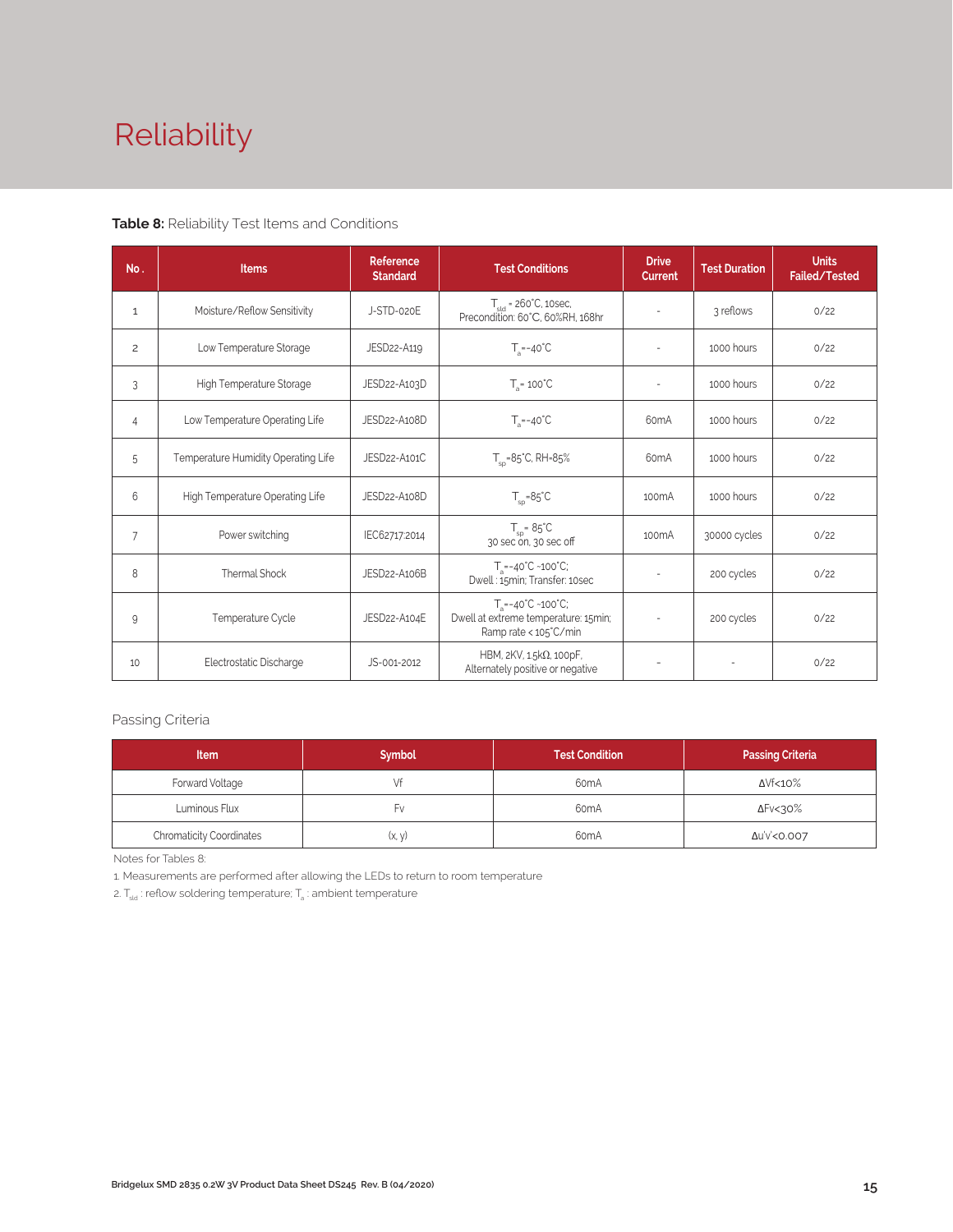### Reflow Characteristics

#### **Figure 11 : Reflow Profile**



| <b>Profile Feature</b>                                                 | <b>Lead Free Assembly</b> |  |  |  |
|------------------------------------------------------------------------|---------------------------|--|--|--|
| Temperature Min. (Ts_min)                                              | $160^{\circ}$ C           |  |  |  |
| Temperature Max. (Ts_max)                                              | $205^{\circ}$ C           |  |  |  |
| Time (ts) from Ts_min to Ts_max                                        | 60-150 seconds            |  |  |  |
| Ramp-Up Rate (TL to Tp)                                                | 3 °C/second               |  |  |  |
| Liquidus Temperature (TL)                                              | 220 °C                    |  |  |  |
| Time (TL) Maintained Above TL                                          | 60-150 seconds            |  |  |  |
| Peak Temp(Tp)                                                          | 260 °C max.               |  |  |  |
| Time (Tp) Within 5 °C of the Specified Classification Temperature (Tc) | 25 seconds max.           |  |  |  |
| Ramp-Down Rate (Tp to TL)                                              | 5 °C/second max.          |  |  |  |
| Time 25 °C to Peak Temperature                                         | 10 minutes max.           |  |  |  |

#### **Figure 12 : Pick and Place**



Note for Figure 12:

1. When using a pick and place machine, choose a nozzle that has a larger diameter than the LED's emitting surface. Using a Pick-and-Place nozzle with a smaller diameter than the size of the LEDs emitting surface will cause damage and may also cause the LED to not illuminate.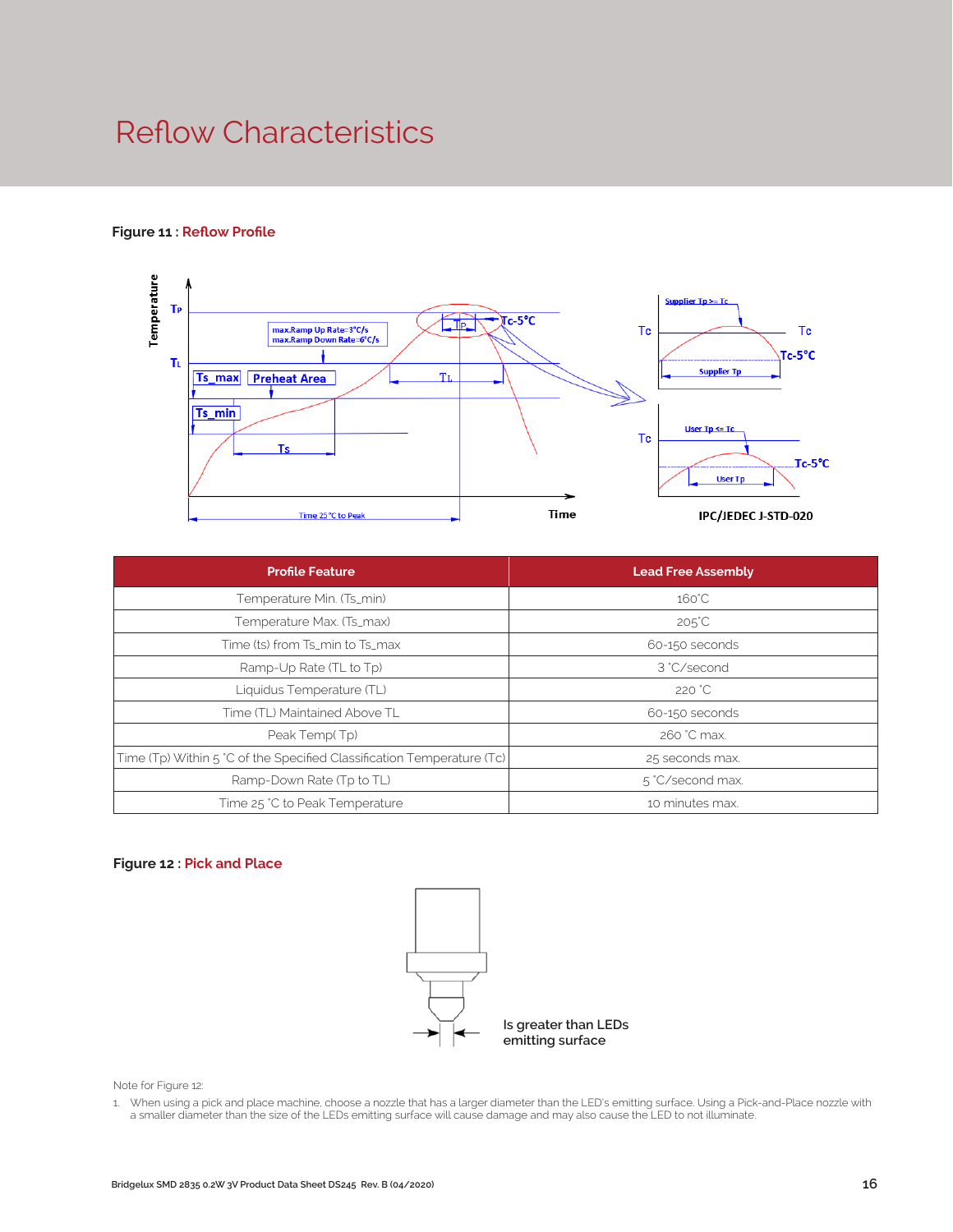### Packaging

#### **Figure 13: Emitter Reel Drawings**



Note for Figure 13:

1. Drawings are not to scale. Drawing dimensions are in millimeters.

#### **Figure 14: Emitter Tape Drawings**





Note for Figure 14:

1. Drawings are not to scale. Drawing dimensions are in millimeters.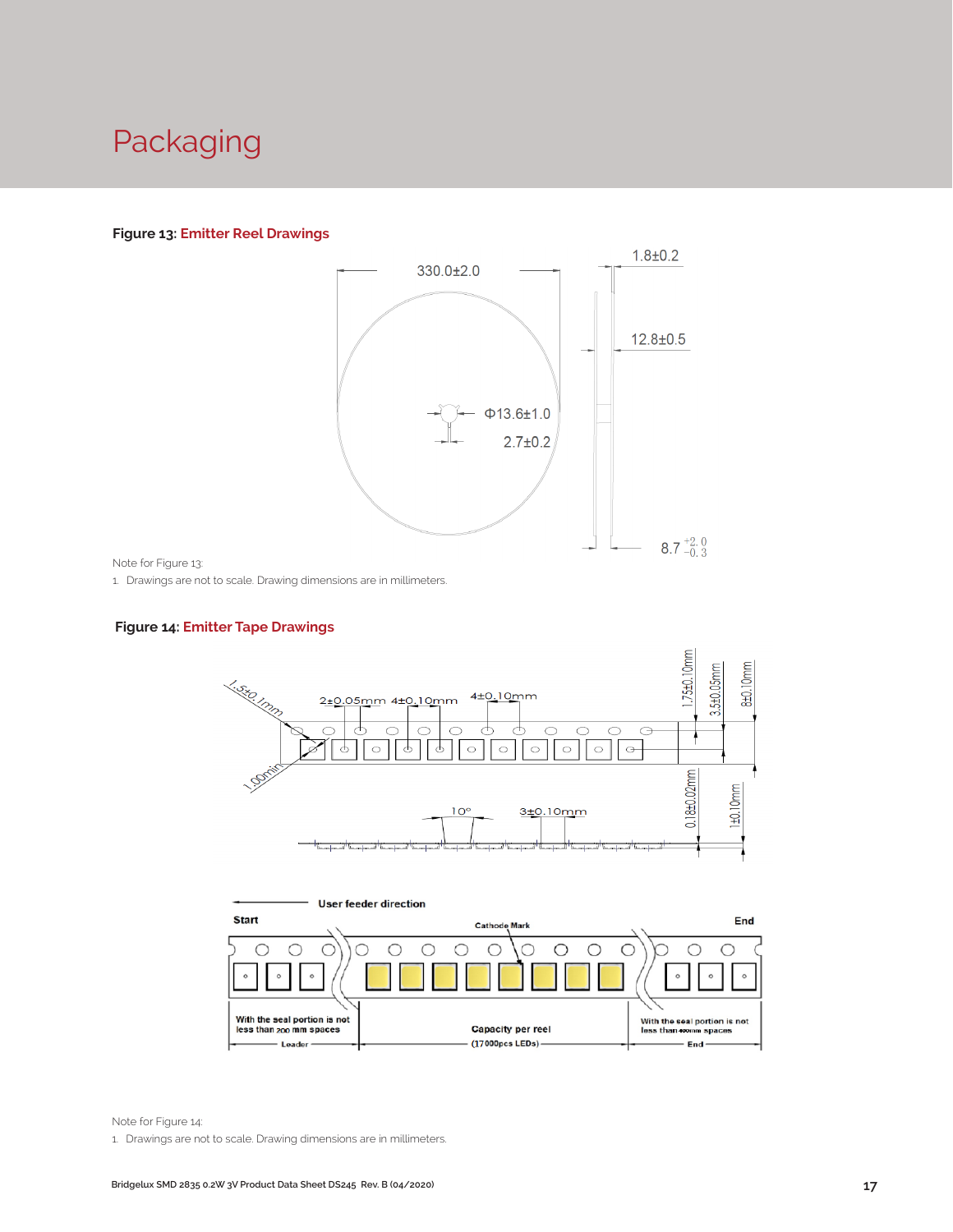## Packaging

### **Figure 15: Emitter Reel Packaging Drawings**



Note for Figure 15:

1. Drawings are not to scale.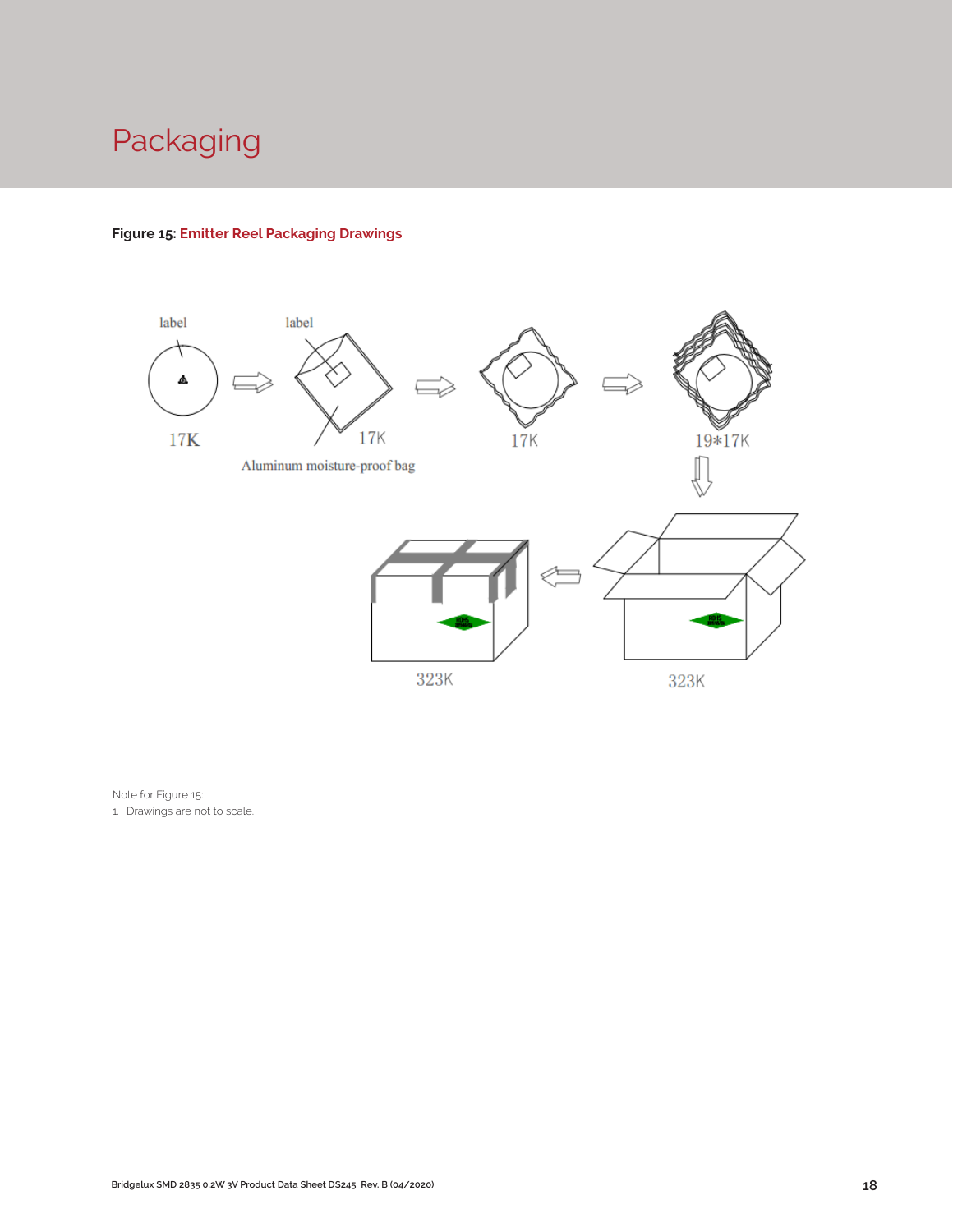## Design Resources

Please contact your Bridgelux sales representative for assistance.

### **Precautions**

#### **CAUTION: CHEMICAL EXPOSURE HAZARD**

Exposure to some chemicals commonly used in luminaire manufacturing and assembly can cause damage to the LED emitter. Please consult Bridgelux Application Note AN51 for additional information.

#### **CAUTION: EYE SAFETY**

Eye safety classification for the use of Bridgelux SMD LED emitter is in accordance with IEC specification EN62471: Photobiological Safety of Lamps and Lamp Systems. SMD LED emitters are classified as Risk Group 1 when operated at or below the maximum drive current. Please use appropriate precautions. It is important that employees working with LEDs are trained to use them safely.

#### **CAUTION: RISK OF BURN**

Do not touch the SMD LED emitter during operation. Allow the emitter to cool for a sufficient period of time before handling. The SMD LED emitter may reach elevated temperatures such that could burn skin when touched.

### **CAUTION**

#### **CONTACT WITH LIGHT EMITTING SURFACE (LES)**

Avoid any contact with the LES. Do not touch the LES of the emitter or apply stress to the LES (yellow phosphor resin area). Contact may cause damage to the emitter

Optics and reflectors must not be mounted in contact with the LES (yellow phosphor resin area).

### Disclaimers

#### **MINOR PRODUCT CHANGE POLICY**

The rigorous qualification testing on products offered by Bridgelux provides performance assurance. Slight cosmetic changes that do not affect form, fit, or function may occur as Bridgelux continues product optimization.

#### **STANDARD TEST CONDITIONS**

Unless otherwise stated, LED emitter testing is performed at the nominal drive current.